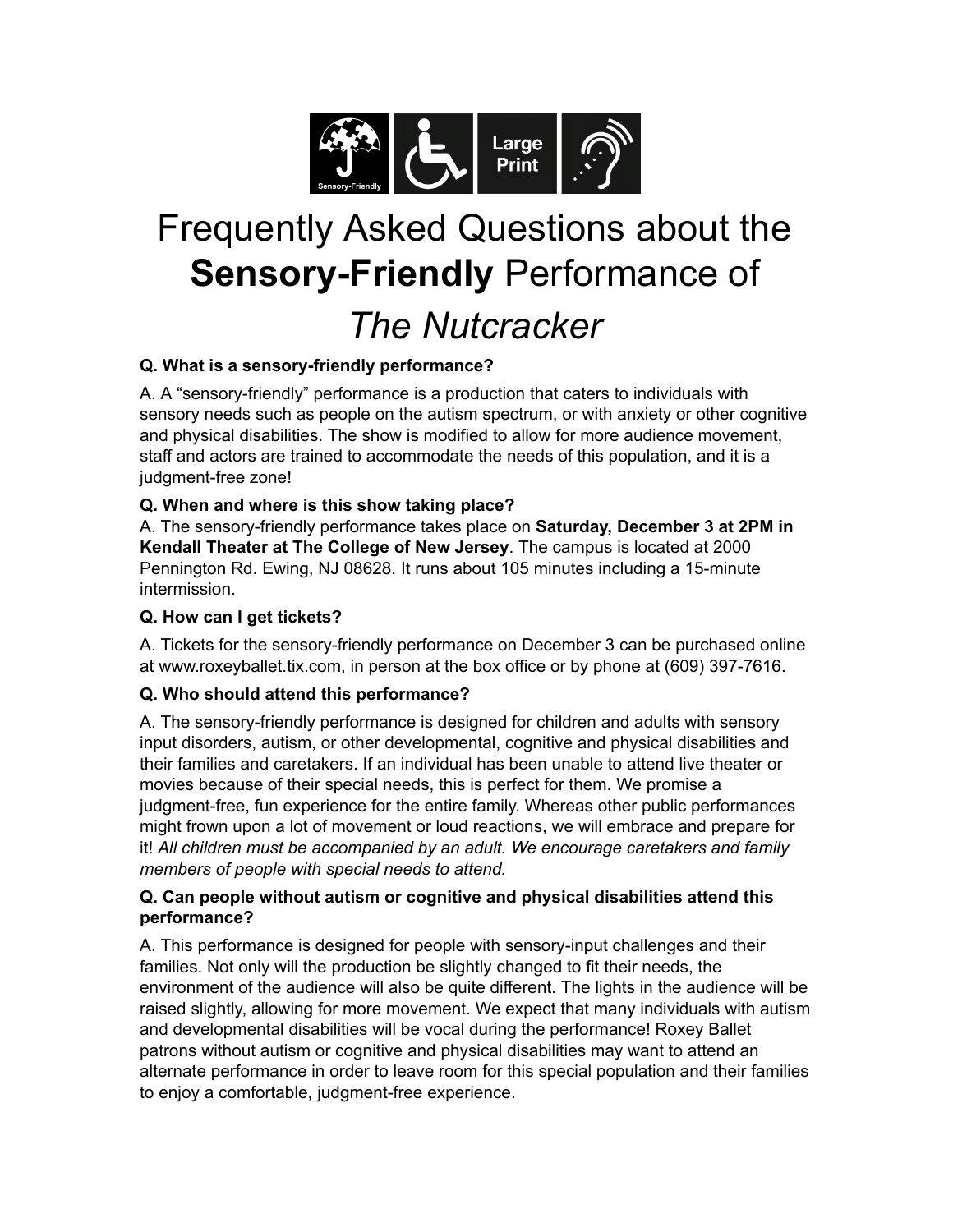## **Q. What changes will you be making to the production on December 3?**

A. The beloved plot will not be changing, but some of the technical elements will be softened to accommodate sensitive ears and eyes! Lights in the audience will be up for the entire show to allow safe movement in and out of the theater. Any theatrical haze or strobe lights will be removed. Abrupt and loud sound effects will be lowered significantly and the volume will be set at a comfortable level. House management and production staff will be trained to accommodate the special needs of the population. Unisex restrooms will be available throughout the building. The lobby will be a designated safe area for patrons to relax if they are over-stimulated. We will also allow outside snacks inside the theater to cater to gluten/casein-free diets. Our concessions stand will be stocked with some special snacks too!

#### **Q. My family member/client with autism has difficulty with transitions. How can I prep them for this new experience?**

A. Roxey Ballet provides a plot synopsis of *The Nutcracker* and a social story to help prepare first-timers. We encourage families and caretakers to read these to prepare for the whole experience, from beginning to end. Also, we have a "Meet Your Seat" session at 1PM on December 3, an hour before the performance begins. Patrons and their families can come early to see where they will be sitting, get a preview of the set, and meet our friendly staff.

#### **Q. Can I bring edibles, fidget toys, headphones or other items that help my child/family member stay calm?**

A. Of course! We encourage you to bring any items that might make the experience more comfortable and enjoyable.

#### **Q. My family member/client is in a wheelchair. Can you accommodate us?**

A. Yes, Kendall Hall is equipped with access ramps and wheelchair accessible seating. Please inform the box office of any mobility issues when purchasing tickets.

#### **Q. Are service animals allowed in the theater?**

A. Yes, Roxey Ballet and Kendall Hall always allow service animals to accompany patrons.

## **Q. My family member/client is deaf or hard-of-hearing. Will there be ASL interpreters at this performance?**

A. No. Roxey Ballet will not have an ASL interpreter at the performance, but will have assistive listening devices for any patrons with hearing needs.

## **Q. If my family member/client is not able to sit through the entire show, will we be able to leave the theater? If they decide to, will we be able to return to our seat?**

A. Yes, ushers and staff will be helping any theatergoer to the lobby area. If the patron decides they cannot remain for the whole the show, they can absolutely leave the theater early. If they simply need a break, our lobbies will be available. Whenever possible, house management will guide patrons back to their original seats. If not, they can be reseated in the back of the theater.